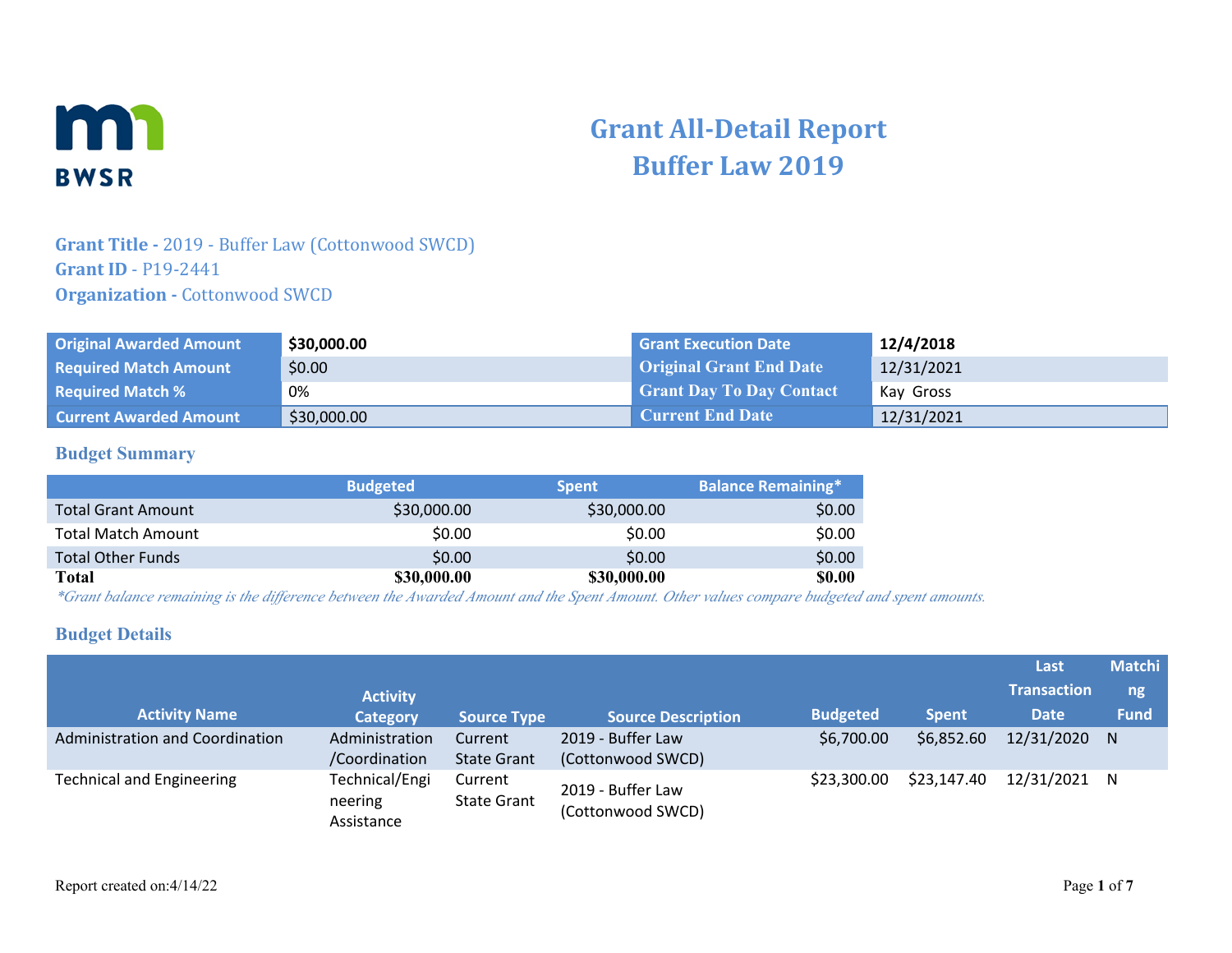## **Activity Details Summary**

| <b>Activity Details</b>             | <b>Total Action Count</b> | <b>Total Activity Mapped</b> |                  | <b>Proposed Size / Unit</b> | <b>Actual Size / Unit</b> |
|-------------------------------------|---------------------------|------------------------------|------------------|-----------------------------|---------------------------|
|                                     |                           |                              |                  |                             |                           |
| <b>Proposed Activity Indicators</b> |                           |                              |                  |                             |                           |
| <b>Activity Name</b>                | <b>Indicator Name</b>     | <b>Value &amp; Units</b>     | <b>Waterbody</b> | <b>Calculation Tool</b>     | <b>Comments</b>           |
| <b>Final Indicators Summary</b>     |                           |                              |                  |                             |                           |
| <b>Indicator Name</b>               |                           | <b>Total Value</b>           | Unit             |                             |                           |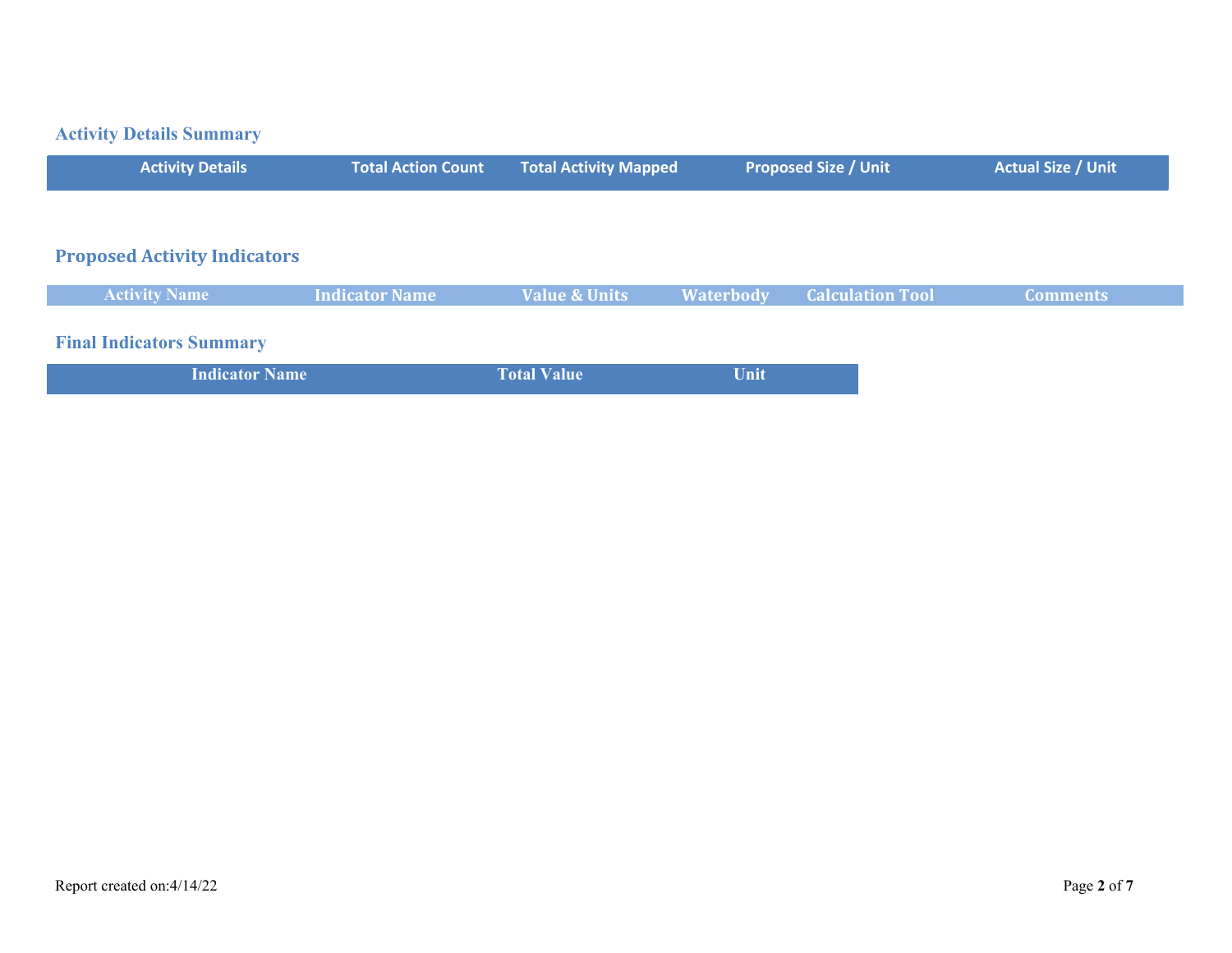## **Grant Activity**

| <b>Grant Activity - Administration and Coordination</b> |                                                                                                                                                                                                                                                                                                                                                |                 |           |  |
|---------------------------------------------------------|------------------------------------------------------------------------------------------------------------------------------------------------------------------------------------------------------------------------------------------------------------------------------------------------------------------------------------------------|-----------------|-----------|--|
| <b>Description</b>                                      | ADMINISTRATION and COORDINATION:<br>The District Administrator and Administrative Program Assistant will provide administrative and financial over site<br>responsibilities for the Buffer Program.<br>These duties include: financial reports, payroll services, supervision and coordination of staff and reporting progress in E-<br>link.  |                 |           |  |
| <b>Category</b>                                         | <b>BUDGET TOTAL: \$6,700.00</b><br>Administration - District Administrator - \$42.50 - 2019 - Calculated Hourly Rate - 100 Hours (\$4,250.00)<br>Administration - Administrative Program Assistant - \$24.50 - 2019 - Calculated Hourly Rate - 100 Hours (\$2,450.00)                                                                          |                 |           |  |
| <b>Start Date</b>                                       | ADMINISTRATION/COORDINATION<br>4-Dec-18                                                                                                                                                                                                                                                                                                        | <b>End Date</b> | 31-Dec-20 |  |
| <b>Has Rates and Hours?</b>                             | Yes                                                                                                                                                                                                                                                                                                                                            |                 |           |  |
| <b>Actual Results</b>                                   | January - December 2018<br>No work was completed in this grant period.<br>JANUARY - DECEMBER 2019<br>Completed work was all technical assistance.<br>JANUARY - DECEMBER 2020<br>Staff continued to assist the county with administrative penalty orders and administrative assistance with COVID19<br>restrictions when addressing those APOs. |                 |           |  |
|                                                         | GRANT FUNDS EXPENDED: \$6,852.60<br>Resource Technician - 188 hrs @ \$36.45/hr = \$6,852.60                                                                                                                                                                                                                                                    |                 |           |  |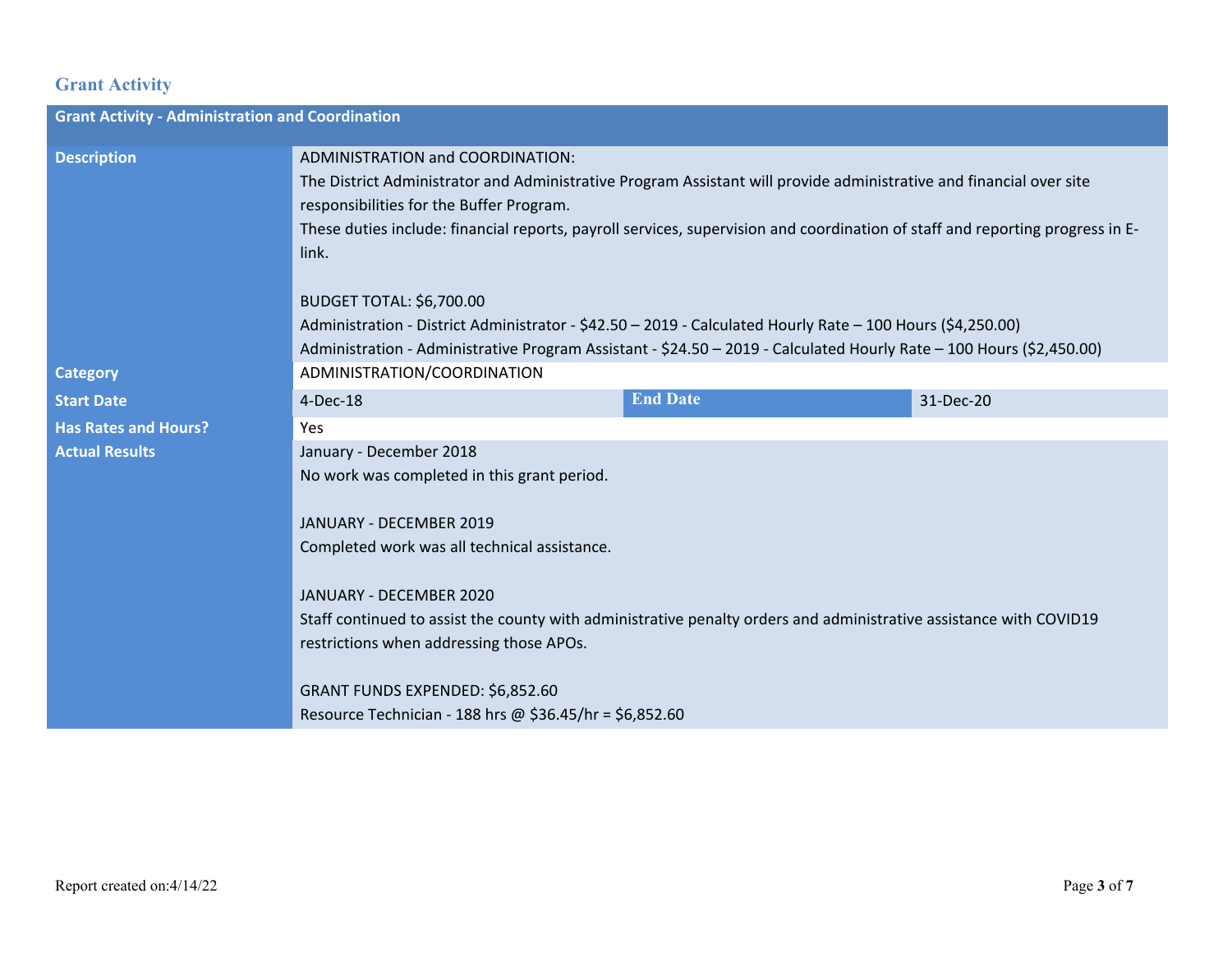**Grant Activity - Technical and Engineering**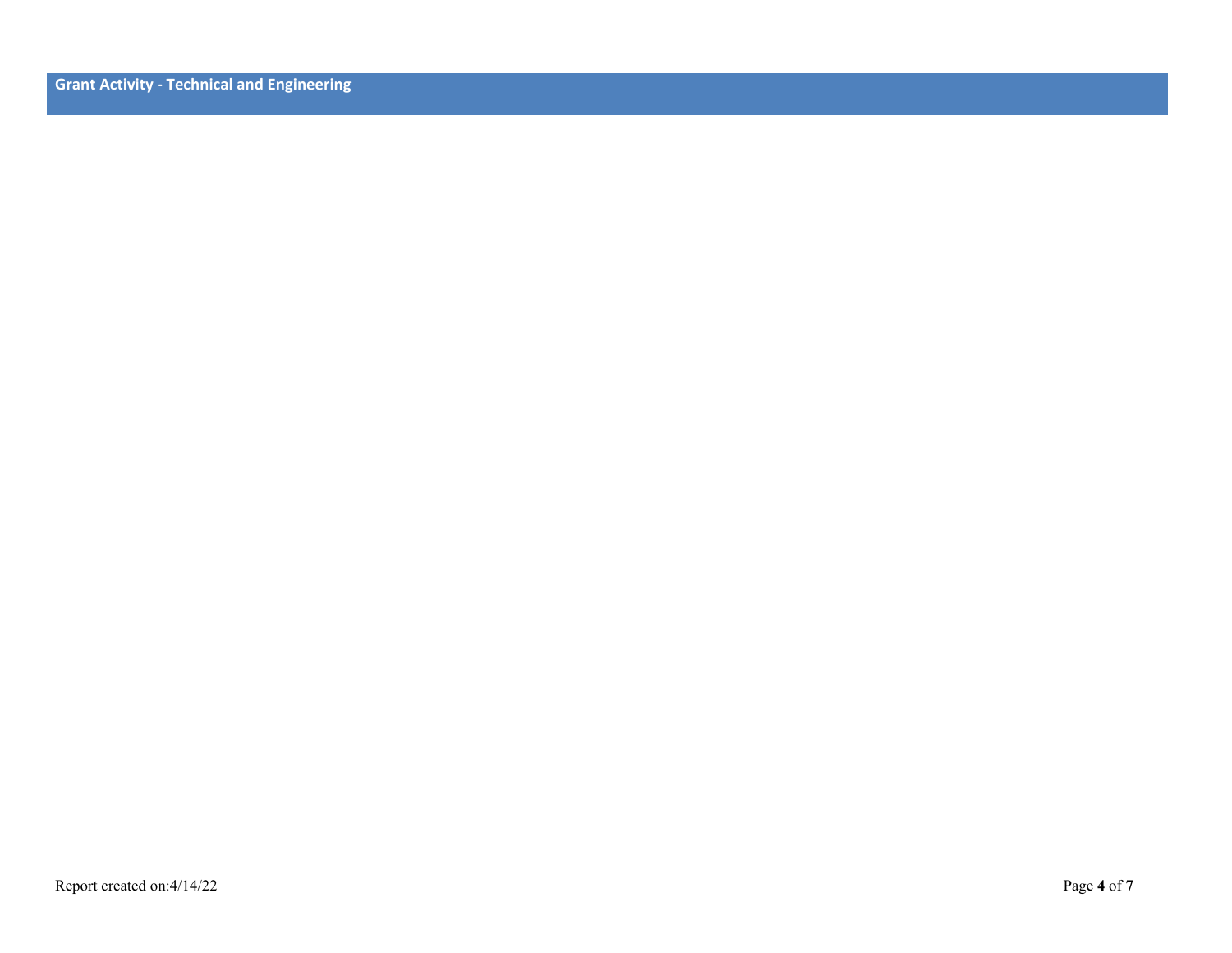### **Description** TECHNICAL and ENGINEERING ASSISTANCE:

The Cottonwood SWCD Staff will assist Cottonwood County staff in determining compliance with the Buffer Law. Staff will follow the Cottonwood SWCD Monitoring Plan for Buffer Compliance Tracking as posted on the SWCD website (See Attachment). Staff will complete compliance tracking and random spot checks of all parcels, subject to the Buffer Law, in the county within a three year timeframe. The SWCD will review a third of the parcels each year. Cottonwood County will be divided into three areas (See Attachment A) and the SWCD will randomly pick area A, B or C once every three years to review. The review shall consist of aerial photo review or on-site review depending on availability of updated aerial photos and access to the property.

The District Program Technician will be the lead and supervise the District Resource Technician. Hours will be completed as staff is available. Staff hours will be calculated through hourly rates and reported through E-link.

#### BUDGET TOTAL: \$23,300.00

Technical and Engineering – Senior Technician - \$38.55 – 2019 – Calculated Hourly Rate Technical and Engineering - District Program Technician - \$30.21 – 2019 – Calculated Hourly Rate Technical and Engineering - District Resource Technician - \$21.66 – 2019 – Calculated Hourly Rate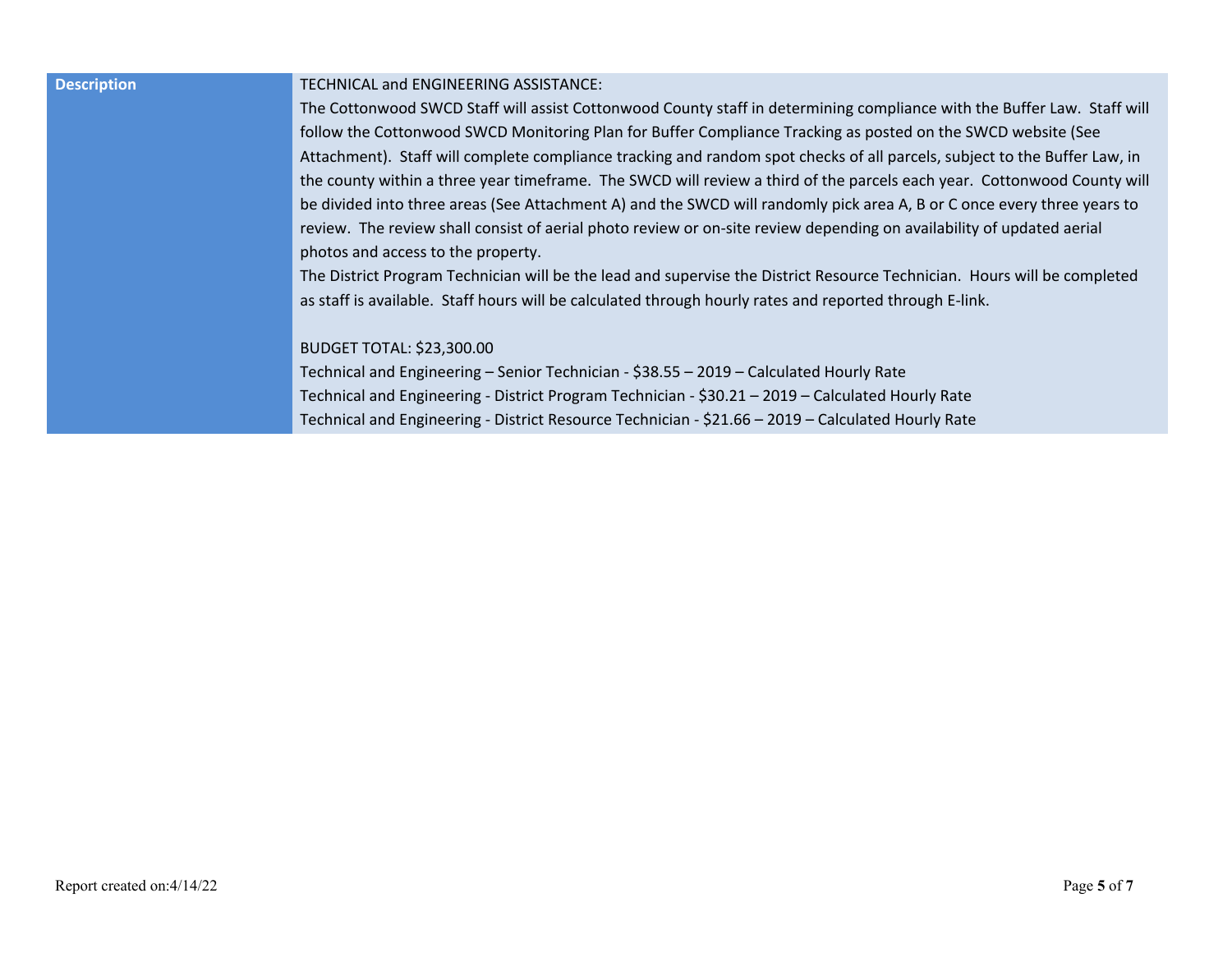### **Category TECHNICAL/ENGINEERING ASSISTANCE**

| <b>Start Date</b>           | 4-Dec-18                | <b>End Date</b> | 31-Dec-21 |
|-----------------------------|-------------------------|-----------------|-----------|
| <b>Has Rates and Hours?</b> | Yes                     |                 |           |
| <b>Actual Results</b>       | January - December 2018 |                 |           |

No work was completed in this grant period.

### JANUARY - DECEMBER 2019

SWCD staff completed the final non-compliance list and forwarded it to the county for enforcement. SWCD staff assisted the county staff with drafting CAN/APO and maps for enforcement. SWCD assisted county staff with onsite visits for buffer law compliance verification. Buffer monitoring was completed in 2019.

Salaries: \$10,072.65 \*Billable hourly rate used in 2019\* Program Technician: 2 hrs @ \$43.26/hr = \$86.52 Resource Technician: 294.75 hrs @ \$33.88/hr = \$9,986.13

### JANUARY - DECEMBER 2020:

SWCD staff assisted landowners with continued alternative practices along their watercourses. SWCD staff assisted with on site certifications of compliance for landowners under APO or not. SWCD staff worked on continued monitoring with on site spotchecks from the road per our monitoring plan, a larger review will take place with 2019 imagery.

GRANT FUNDS EXPENDED: \$11,296.88 Resource Technician - 312.5 hrs @ \$36.15/hr = \$11,296.88

JAN - DEC 2021: SWCD staff continued to assist landowners and the county staff with buffer compliance. Staff worked on buffer monitoring.

GRANT FUNDS EXPENDED: \$1,778.87 Program Technician: 18.5 hrs @ \$57.12/hr = \$1,056.72 Resource Technician: 18.5 hrs @ \$38.33/hr = \$709.11 District Technician: 1 hr @ \$65.60/hr = \$65.60\* \*Overage of \$52.56, used District Funds